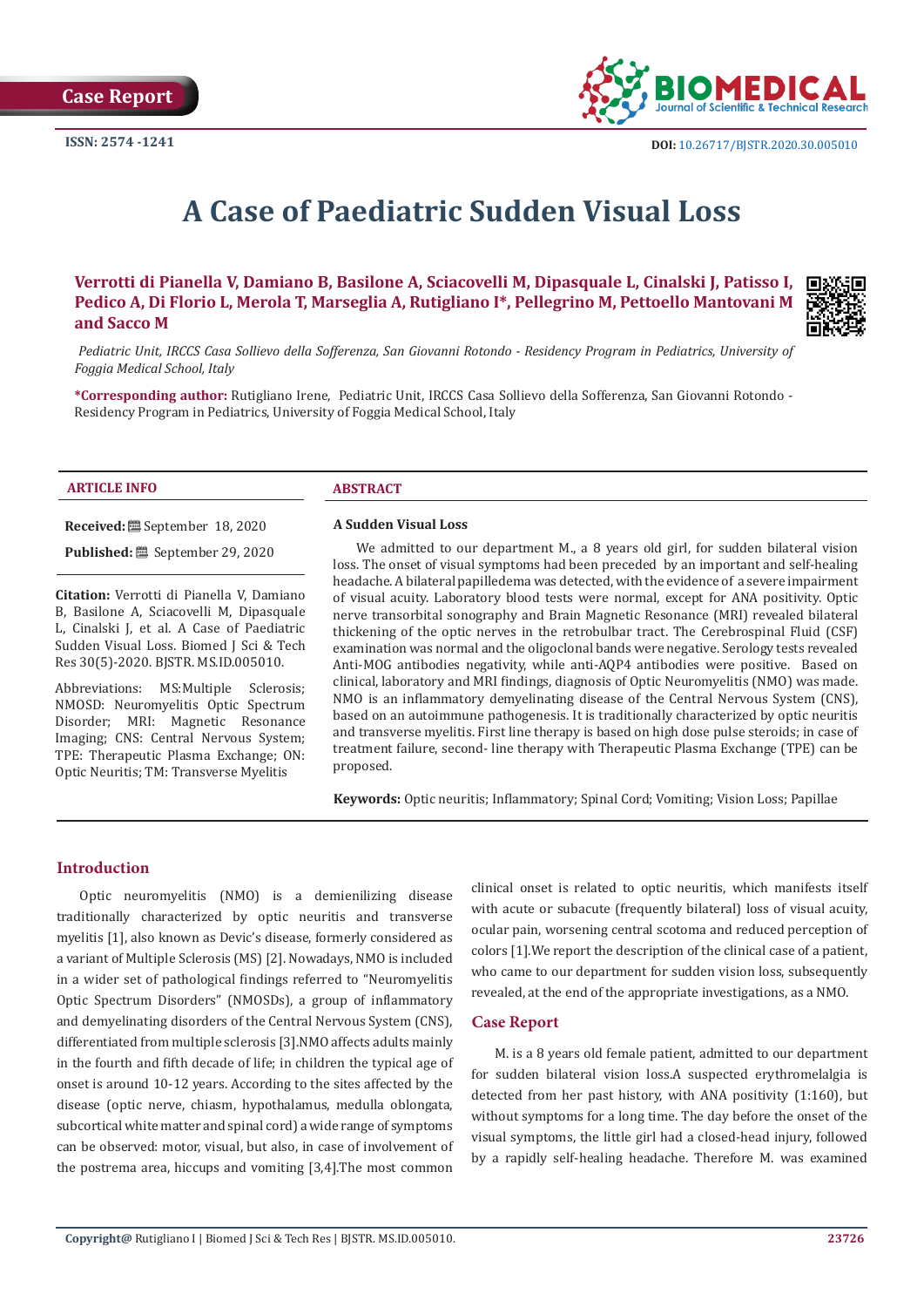by an ophthalmologist who detected bilateral papilledema so that the patient was referred to the Ophthalmology division for further evaluation. Routine blood tests were done, all of which were normal. The visual acuity test was severely impaired (VOS 0/10 e VOD 1/10); fundus examination detected blurred margins papillae; visual evoked potential highlighted reduced amplitude and increased latency. Moreover, optic nerve transorbital sonography and brain Magnetic Resonance (MRI),revealed bilateral thickening of the optic nerves in the retrobulbar tract while spinal MRI showeda normal picture. Then M. was referred to our department for further evaluation. Neurological physical examination was normal; blood tests, with complete blood count, ESR, PCR, coagulation function, immunoglobulins, virological screening, thyroid function and peripheral blood smear test, were all normal. ANA positivity was confirmed with negativity of the remaining autoimmunity. The Cerebrospinal Fluid (CSF) examination was normal and the oligoclonal bands, were negative. Anti-MOG antibodies examination was negative, while Anti-AQP4 antibodies was positive. Based on the above-mentioned clinical, laboratory and MRI findings, the diagnostic criteria for NMOSD were met and so the diagnosis of NMO was made. Therefore, M. started intravenous boluses of Methylprednisolone (1 gr/day for 3 days)with only a little vision improvement.For this reason the girl was referred to the regional reference hospital for startingthe second- line therapy with Therapeutic Plasma Exchange (TPE).

# **Discussion**

NMO is an inflammatory demyelinating disease of CNS, based on an autoimmune pathogenesis. The classic clinical presentation is given by Optic Neuritis (ON) and Transverse Myelitis (TM); however the clinical onset can be also characterized by other clinical manifestations, such as area postrema syndrome and acute brain stem syndromes, justifying the term NMOSD [3]. Anti-AQP4 antibodies are a disease-specific biomarkers of NMOSD [5] and the seropositivity for this antibody represents a diagnostic criteria for NMOSDs [6] and facilitate the differential diagnosis with other inflammatory CNS demyelinating disease. The presence of at least one "main clinical feature" (optic neuritis, acute myelitis, area postrema syndrome,brain stem syndromes, symptomatic narcolepsy or acute diencephalic syndrome) associated with brain MRI lesions and the seropositivity for AQP-4 antibodies allows the diagnosis of NMOSD [6,7]. In the absence of anti-AQP4 antibodies, diagnosis of NMOSD is possible, although relatively more complex because at least two main clinical criteria are needed, always supported by a compatible neuroimaging findings. M.'s clinical history began with a sudden and important decrease in vision: the finding of bilateral edema of the papilla at the FOO and abnormalities both in the ETG of the optic nerves and in the coelizee, et al. (2018) Diagnosis of multiple sciences<br>the VEDs guided our diagnostic humathosis of NMO examination of the VEPs guided our diagnostic hypothesis of NMO.

Final diagnosis was made on the basis of brain MRI which showed an evident inflammatory lesion of both optic nerves and the AQP-4 seropositivity. On the basis of the investigations carried out, we exclude a neoplastic-compressive etiology as a cause of papillary edema: the brain MRI, in fact, was negative for masses and / or hemorrhagic spreads. Intracranial MRI angiography allowed to exclude relevant vascular anomalies. We paid attention to possible differential diagnoses (infectious diseases, vasculitis, demyelinating diseases of the CNS, neurological complications of lupus, neurosarcoidosis) by testing liquor, systemic inflammation indices, serology for the main viral and bacterial agents, autoimmunity, dosage of the ACE enzyme, anti-MOG and anti AQP4 antibodies. The absence ofboth oligoclonal bands in CSF and CNS lesions on MRI, allowed us to exclude MS according to the 2017 McDonald criteria [7], which could manifest itself at the onset just like Optic Neuritis (ON). Also ADEM includes ON among its clinical presentation, however we discarded this hypothesis due to the absence of encephalitic-like clinical features and for the absence of multifocal brain lesions on MRI.

The finding of anti-Aquaporin-4 antibodies was decisive: in association with the clinical and radiological features of ON, despite the absence of spinal cord lesions, allowed us to formulate the diagnosis of NMOSD. Therefore M. immediately started the first line therapy with boluses of Methyilprednisolone (1 gr/day for 3 days), followed by oral Prednisolone with progressive décalage in 4 weeks. Despite the early and generous steroid therapy, M. showed only a very slight improvement in visual function, so we referred her to the regional reference center to start the second-line therapy with cycles of plasmapheresis. After two months, M came back to our department and we evaluated an important improvement in visual acuity only inthe right eye with a persistent visual disability in the left one.

### **References**

- 1. [Melinda Y Chang, Stacy L Pineles \(2017\) Pediatric Optic Neuritis.](https://www.sciencedirect.com/science/article/abs/pii/S1071909117300645) [Seminars in Pediatric Neurology. 24\(2\): 122-128.](https://www.sciencedirect.com/science/article/abs/pii/S1071909117300645)
- 2. Kliegman Stanton, St Geme, Schor Behrman (2012) Pediatria di Nelson. Ed Elsevier 2.
- 3. Grace Y Gombolay, Tanuja Chitnis (2018) Pediatric Neuromyelitis Optic Spectrum Disorders. Multiple Sclerosis and Related Disorders 85(2): 177-189.
- 4. [Zuccotti G V \(2016\) Manuale di Pediatria. Clinical practice.](https://books.google.co.in/books/about/Manuale_di_Pediatria_La_Pratica_Clinica.html?id=KA7RDAAAQBAJ&redir_esc=y)
- 5. [Gombolay GY, Chitnis T \(2018\) Pediatric Neuromyelitis Optica Spectrum](https://pubmed.ncbi.nlm.nih.gov/29721683/) [Disorders. Curr Treat Options Neurol. 20\(6\): 19.](https://pubmed.ncbi.nlm.nih.gov/29721683/)
- 6. [Mark Borchert, Grant T Liu, Stacy Pineles, Amy T Waldman \(2017\)](https://pubmed.ncbi.nlm.nih.gov/28806345/) [Pediatric Optic Neuritis: What Is New. Journal of Neuro-Ophthalmology](https://pubmed.ncbi.nlm.nih.gov/28806345/) [37\(Suppl\): S14-S22.](https://pubmed.ncbi.nlm.nih.gov/28806345/)
- 7. Thompson AJ, Banwell BL, Barkhof F, William M Carroll, Timothy Coetzee, et al. (2018) Diagnosis of multiple sclerosis: 2017 revisions of the McDonald criteria. Lancet Neurol 17(2):162-173.